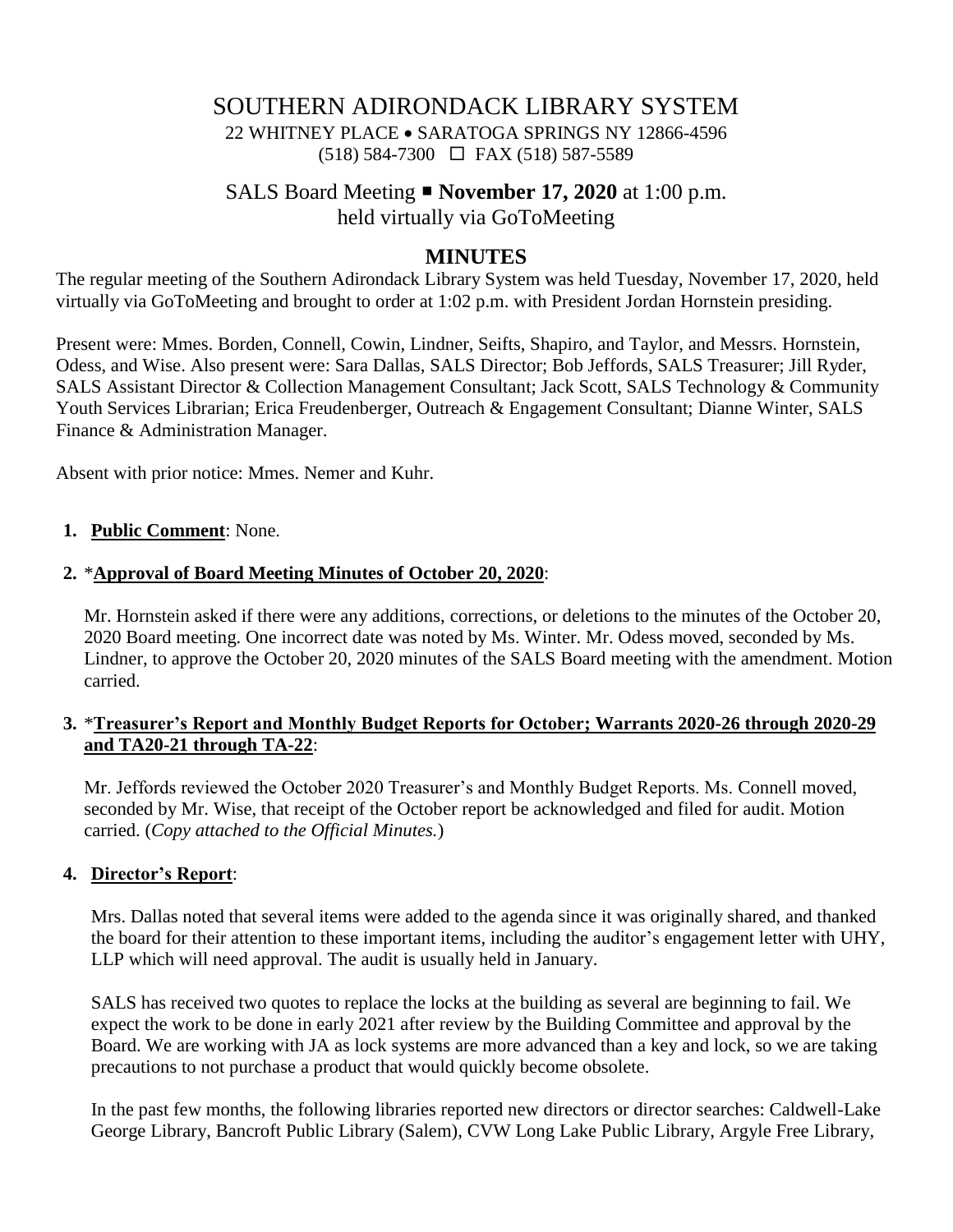*SALS Board Meeting Minutes, November 17, 2020………………………………………………………..……..2* and Town of Johnsburg Library. As a result, SALS staff are doing a number of new director trainings. Since Mrs. Dallas began working at SALS (17 years) – the director turnover has been just over 82% in the 34 member libraries.

Mrs. Dallas was happy to report that the State has granted the Bancroft Public Library its registration. Board President Ed Donahue, and the rest of the board, should be commended for their hard work.

Mrs. Dallas is cautiously optimistic regarding county-level funding for 2021. As of now, library funding has been included in the draft county budgets for 2021 (Warren, Hamilton, and Saratoga). The Saratoga County funding is particularly important, as it funds a large portion of our e-content, which is being used now more than ever. Mrs. Dallas thanks all advocates for their hard work in trying to secure this funding.

SALS continues to help library staff and boards regarding COVID and library services. Mrs. Dallas invited Jack Scott to present some of the tools the staff have created and are available on the SALS website. Tools include: Library Services survey responses, updated weekly; SALS on Pause COVID page updated to address Cluster Action Initiative; and Continuation of Operations Plan template form. Mrs. Taylor asked how information is shared in the case that a library is without a director, and Mrs. Dallas responded that these tools are shared both with Directors and Board Presidents.

Mrs. Dallas reported that SALS is eligible to receive \$39,900 from IMLS in CARES funding. The grant application is due at the Division of Library Development on Dec 9, 2020. Because this is a federal grant, it requires a great deal of reporting. Eric Trahan and Mrs. Dallas spoke with DLD staff regarding a joint project where the money could be used to pay for some of the JA services that improve digital services, and expect an answer from the State by the end of the week. This approach could free up other SALS funds to grant out to member libraries separately, which could be handled as a budget amendment in 2021. DLD let Mrs. Dallas know the application does not have to be approved by the board, and can be signed by the System Director.

The SALS Board of Trustees approved a social justice statement over the summer. Included in that statement is: "as trusted community institutions, public libraries must work for the public good by ensuring equitable, diverse, and inclusive libraries that are robust, brave spaces for difficult conversations. We will routinely review policies, procedures, and structures for bias and will collaborate with our libraries and communities to do the same."

One could argue the public library catalog – an ingrained image of a public library – and some of the subject headings within the catalog are problematic. One example is the term "Illegal Aliens." The American Library Association passed a resolution to change the subject heading, "illegal aliens," and the Library of Congress approved the change. However, it takes an act of Congress to approve the change, and Congress voted it down. Libraries throughout the country are examining the subject headings, and changes are being made. We need to begin addressing this issue. There are other problems within the Dewey decimal system. For example, Native American religion and spirituality materials are currently shelved in 398 (folklore), not in the 200s (religion). During the JA Council meeting, the issue was introduced for discussion. Kari Kakeh (CDLC) told us the area University Libraries are also exploring this issue. Mrs. Dallas reported that this is an ongoing discussion, and since it is a two-system catalogue, it will take both groups agreeing to the changes, and how to proceed.

Ms. Borden asked about the written Director's Report regarding the Washington Correctional Facility and funding for materials. Ms. Freudenberger responded that the contract states a facility must have a full-time librarian in order to receive their funds for a given year. She reached out to a contact at DOCCS, the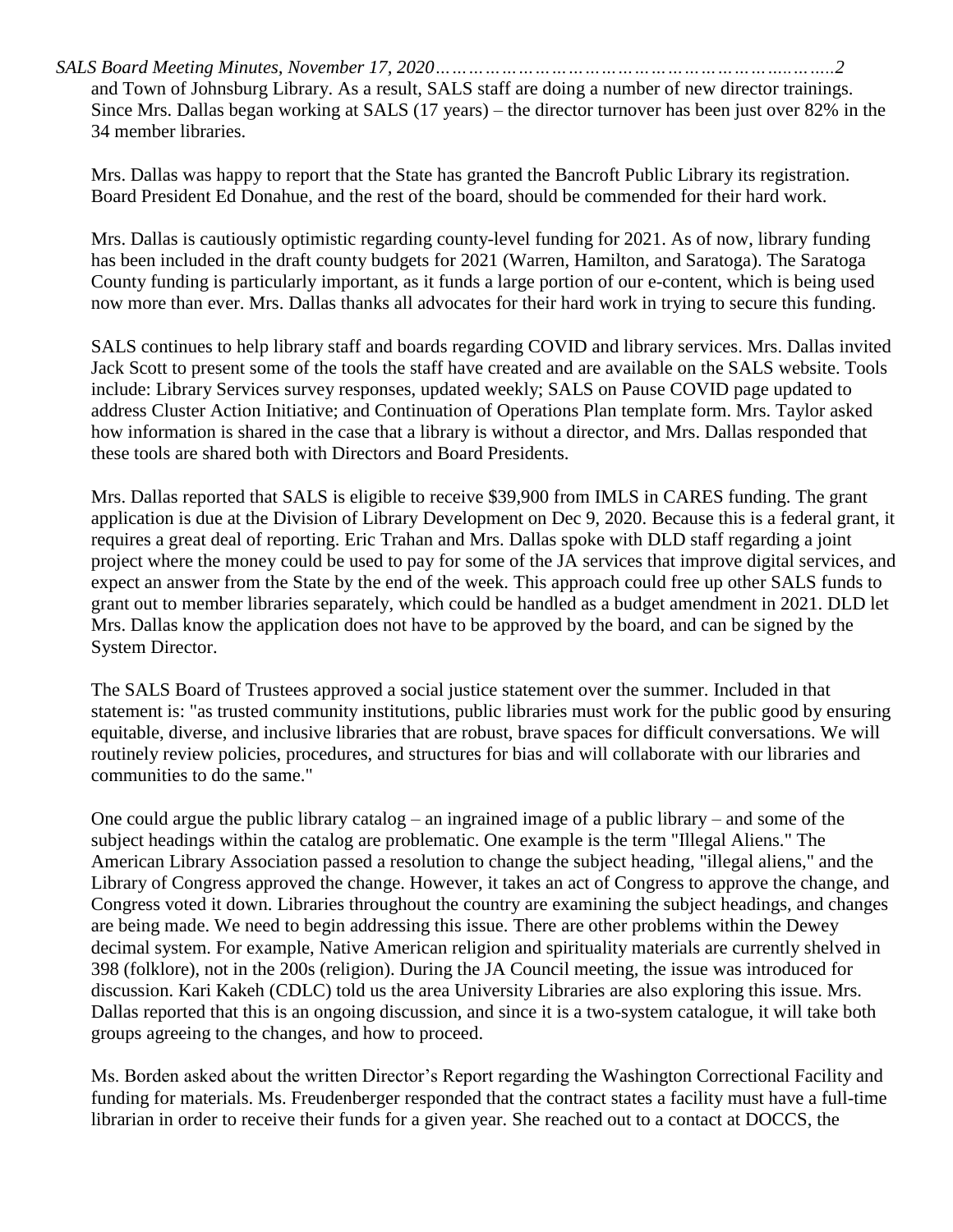*SALS Board Meeting Minutes, November 17, 2020………………………………………………………..……..3*

equivalent of SALS for correctional facilities, about how to improve the situation, but has not yet received a response.

## A. *Joint Automation Report*:

Mr. Wise reported on the November  $12<sup>th</sup>$  JA Council meeting. The last PCs of the mid-year orders have been delivered, and the end of year orders were due November 13<sup>th</sup>.

Website migrations to the updated GoDaddy server are continuing and going well.

GLE RFID equipment has been ordered and is expected to be installed in mid-winter.

JA staff is waiting on Quipu's test site relative to patron self-registration status. The system trainers are still working with 3rd party vendors to determine if they can allow the temporary PACREG cards to access their content. The concern is, can they accept those barcodes, and when the patron completes registration, it will be seamless to move to the new barcode. Overdrive can accommodate this. Hoopla & Kanopy looks possible, while Freegal ability is uncertain. Jill is working with Clifton Park- Halfmoon Public Library regarding cloudLibrary. The final plan will be to have this all part of the PAC.

Ms. Largeteau is working with III to request COVID-19 relief. She has asked for reduced annual increases for an extension of the contract. There is a 3% increase per year on the Hosted contract and up to 5% on the Polaris licenses. She requested fee increases of 0% in year 1, 0% in year 2, 2.5% in year 3, and 3% in year 4, but has yet to receive a response from III.

Mr. Wise reiterated Mrs. Dallas' comments from the Director's Report regarding subject heading changes for the catalog.

The Greenwich Free Library will work with Chris Mundell and Adirondack Cable next week. JA staff will reach out to the Amsterdam Free Library regarding the status of its building project.

Mr. Wise reported that the Annual Fee meeting will take place December 8, 2020 at the Clifton Park-Halfmoon Public Library, and all are invited to attend.

The JA Council approved Guin Forshey to join in January 2021, after Kathy Naftaly's term expiration at the end of 2020.

B. *Other*: None.

## **5. Committee Reports**:

- A. *Audit & Finance (R. Wise, chair):* None.
- B. *Building (C. Connell, chair)*: None.
- C. *Bylaws Committee (R. Wise, chair)*: None.
- D. *Central Library Aid and Services (D. Nemer, chair)*: None.
- E. *County Aid Coordinators (Seifts, Connell, Odess, Cowin)*:Ms. Seifts noted that Hamilton County isn't planning to make any funding cuts at this time.
- F. *Library Services (C. Kuhr, chair)*: *None.*
- G. *Personnel (L. Borden, chair)*: None.
- H. *Trustee Nominating: (E. Cowin, chair)*: None.

## **6. Unfinished Business**: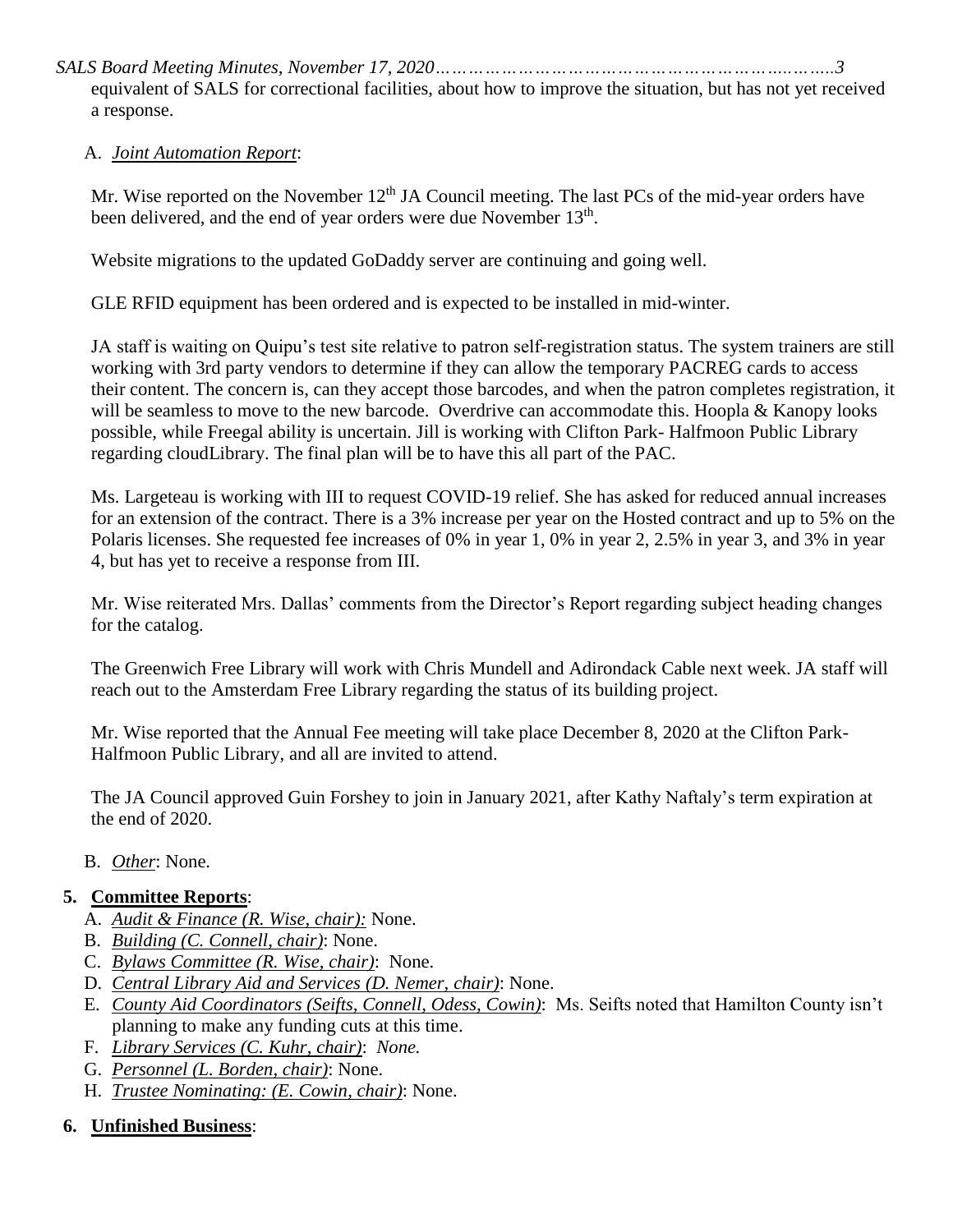*SALS Board Meeting Minutes, November 17, 2020………………………………………………………..……..4*

## **7. New Business:**

A. *\* Approve SALS Operational Plan – Global Health Crisis Contingency*

Ms. Winter briefly reviewed the requirements set forth by the state for the plan, which was shared electronically on November 3rd.

Mr. Wise moved, seconded by Mr. Odess, to approve the SALS Operational Plan – Global Health Crisis Contingency. Motion carried.

B. *\* Approve [LGS-1 Retention and Disposition Schedule for NY Local Government Records](http://www.archives.nysed.gov/records/local-government-record-schedule/lgs-1-title-page)*

Ms. Winter explained the updated retention policy encompasses and streamlines the retention policy SALS already has on file, but that it is necessary to adopt this updated policy as a matter of record.

Ms. Borden moved, seconded by Ms. Connell, to adopting LGS-1 Retention and Disposition Schedule for NY Local Government Records. Motion carried.

## C. *\* Approve appointment of Guin Forshey, Crandall Assistant Director, to JA Council*

Mr. Wise moved, seconded by Ms. Connell, to approve appointment of Guin Forshey to the JA Council. Motion carried.

## D. *\* Approve Letter of Engagement from UHY, LLP*

Mr. Wise moved, seconded by Ms. Seifts, to approve signing of the letter of engagement with UHY, LLP. Motion carried.

### E. *\* Approve 2020 JA Budget amendments*

| <b>JA Budget Amendment Proposal</b> |                                    |        |                        |         |                  |
|-------------------------------------|------------------------------------|--------|------------------------|---------|------------------|
| 12-Nov-20                           |                                    |        |                        |         |                  |
| <b>Line Item</b>                    | <b>Reason for Change</b>           | Add    | <b>Subtract Budget</b> |         | <b>New Value</b> |
| 203 Equipment                       |                                    |        | 13,892                 | 49,000  | 35,108           |
| 431 Hardware Maint                  | Barracuda $\&$ extended warranties | 3,866  |                        | 2,000   | 5,866            |
| 431 Software Maint                  | E-card                             | 4,000  |                        | 109,916 | 113,916          |
| 431 Polaris Hosting                 | 2019 invoices received in 2020     | 6,026  |                        | 42,550  | 48,576           |
|                                     |                                    | 13,892 | 13,892                 | 203,466 | 203,466          |

Mr. Wise reported no change to bottom line of the JA budget. The group spent less on equipment than anticipated, and had increased expenses on hardware and software maintenance as well as a few previousyear expenses for Polaris. The amendment was approved at JA Council meeting on November 12<sup>th</sup>, but it also requires MVLS and SALS board approval. Moved by Mr. Wise, seconded by Mr. Odess, to approve the JA Budget Amendment.

### **8. Director's Council Report**: None.

**9. Announcements**: